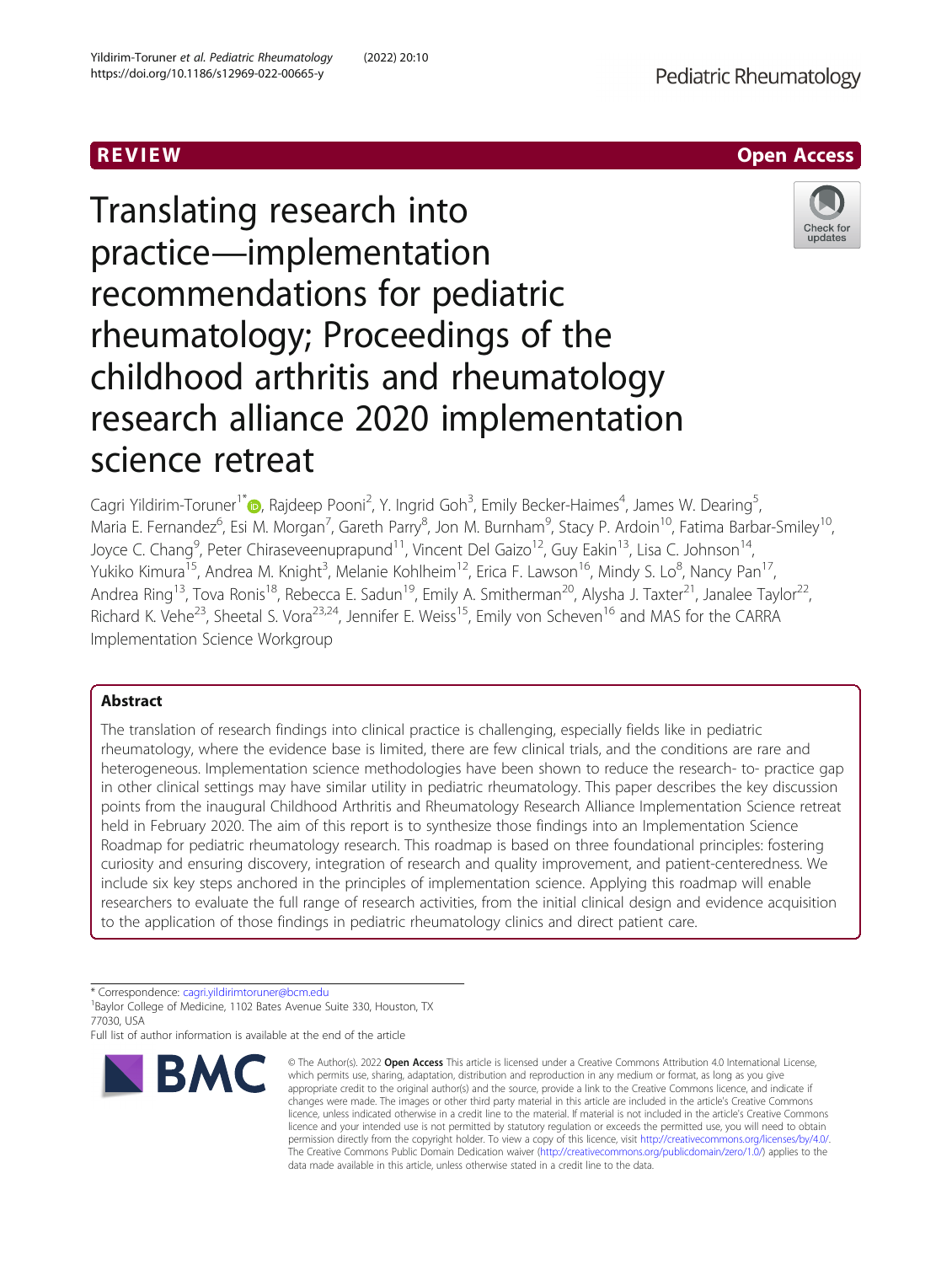Keywords: Implementation sciences, Knowledge translation, Dissemination, Implementation, Strategy, Framework, Pediatric rheumatology

#### Introduction

This report summarizes the presentations and recommendations from the first Childhood Arthritis and Rheumatology Research Alliance (CARRA) Implementation Science Retreat held in Dallas, Texas, from February 24–25, 2020. The purpose of the retreat was to bring together stakeholders from across the pediatric rheumatology community to introduce the discipline of implementation science and to lay the groundwork for applying implementation science principles and methodology to pediatric rheumatic disease research. The retreat resulted in the development of pediatric rheumatology-specific implementation science roadmap and identified critical over-arching principles for how to approach this work. Together, the roadmap and principles establish a foundation to guide researchers on the conduct of implementation research projects that will align with current research findings and drive clinical practice changes for the benefit of our patients with pediatric rheumatic disease.

# Background

Medical research aims to advance science to improve health outcomes for patients. Trillions of dollars are invested annually into medical research [\[1](#page-8-0)] but despite this enormous investment, relatively few research results have a clinically significant impact [[2\]](#page-8-0). In addition, approximately 25–50% of research results are not disseminated through peer-reviewed journals [\[3](#page-8-0)–[5\]](#page-8-0). Even when research reveals new effective treatment approaches, it can take a long time for this information to be translated into practice and only about half of recommended healthcare practices are ever implemented. Some studies suggest that it takes an average of 17 years for 14% of research findings to be adopted into every practice using traditional approaches [\[6](#page-8-0), [7\]](#page-9-0). Furthermore, translating knowledge consistently across diverse populations has proven especially difficult and likely contributes to health disparities in.

our communities since better- resourced clinical settings are more likely to adopt innovations sooner than poor-resourced clinics [[8,](#page-9-0) [9\]](#page-9-0). Given that health outcomes could potentially be improved by translating research re-sults into practice [\[10](#page-9-0), [11\]](#page-9-0), researchers have a responsibility to better understand the barriers and facilitators to implementation and take that knowledge into account when designing interventions for clinical settings.

The implementation of clinical research findings in pediatric rheumatology is additionally challenging due to a limited evidence base, a paucity of clinical trials involving potential therapeutics, rarity of the conditions, and disease heterogeneity. Application of implementation science methods to promote systematic uptake of research findings [\[12](#page-9-0)] has been shown to decrease the knowledge-to-practice gaps in several pediatric clinical areas [\[13](#page-9-0)], including childhood asthma [\[14](#page-9-0)] and pediatric cancer precision medicine [\[15\]](#page-9-0). However, very little implementation work has occurred in the field of pediatric rheumatology. In recognition of this need, in 2019 the CARRA Implementation Science workgroup was formed in collaboration with the Pediatric Rheumatology Care and Outcomes Improvement Network (PR-COIN), a quality improvement learning health network [[16\]](#page-9-0), to facilitate the implementation of evidence-based practices in pediatric rheumatology. CARRA is a member-driven collaborative research network engaged in research across the spectrum of translational research with a primary focus on practical trials and comparative effectiveness research (CER) [[17](#page-9-0)]. The organization's breadth of engagement with research, broad member base and deep engagement with providers and patients position CARRA to contribute to the advancement of implementation science within pediatric rheumatology. A Patient-Centered Outcomes Research Institute (PCORI) grant mechanism was awarded jointly to the Arthritis Foundation (AF), CARRA, and PR-COIN to foster a learning health system in pediatric rheumatology. In the spirit of collaboration, the Implementation Science Workgroup and Implementation Science Roadmap grew out of the combined efforts of these research organizations to advance pediatric rheumatology outcomes.

The CARRA Implementation Science Retreat was held in Dallas, Texas, in February 2020 to educate the pediatric rheumatology community about implementation science methods and to provide a forum to work together on shared projects. The retreat brought together diverse stakeholders including researchers, physicians, nurses, nurse practitioners, other allied health professionals, trainees, and parents of patients with childhood rheumatic diseases, affiliated with CARRA, PR-COIN, and AF. Implementation science experts were invited to serve as speakers as well as facilitators in small group breakout sessions.

In this report we present a summary of expert speaker presentations, updates on select pediatric rheumatology research projects, results of the breakout session discussions and summary of recommendations for applying implementation science tools and quality improvement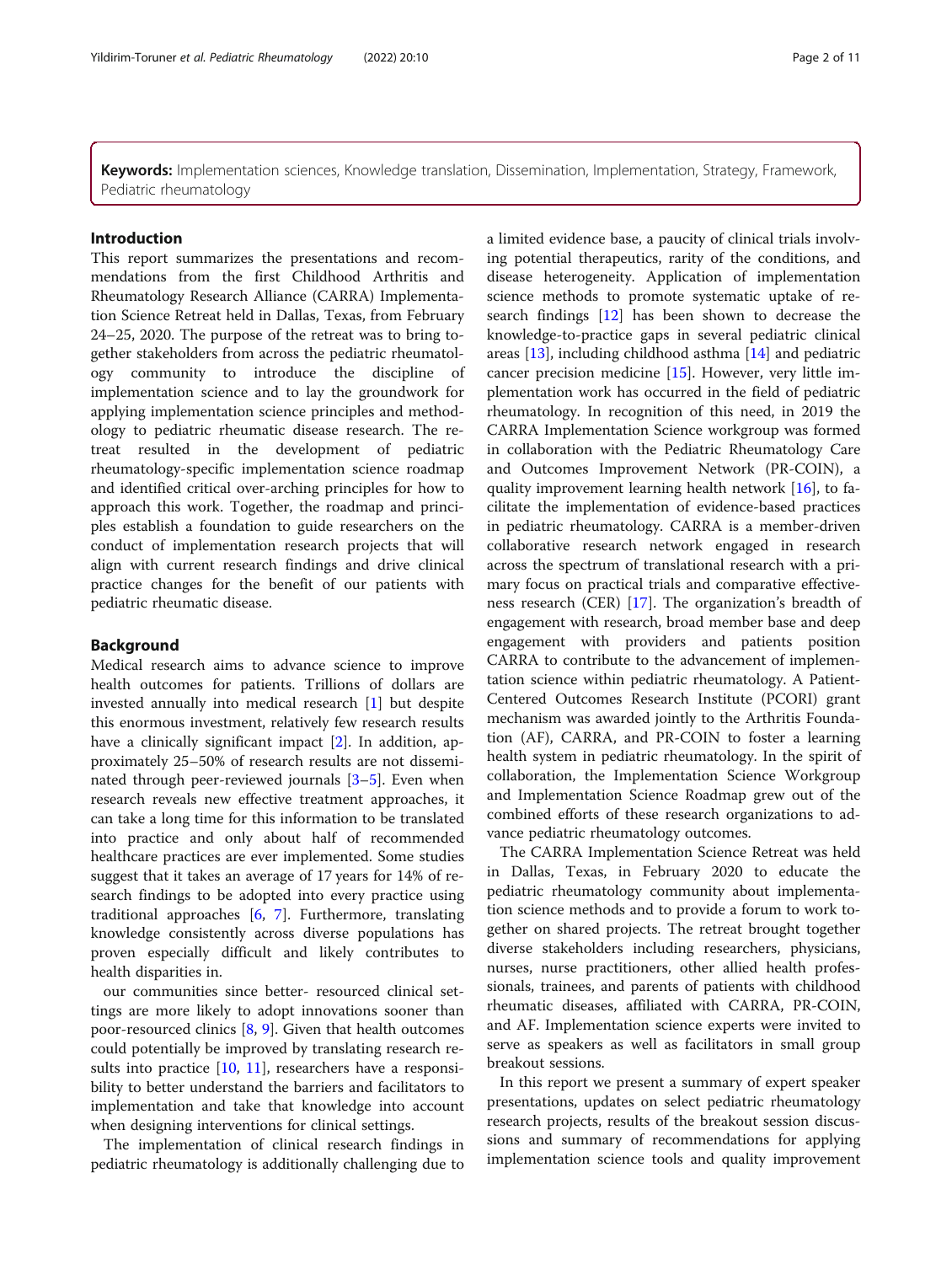methodologies pediatric rheumatology. This report also includes a description of a pediatric rheumatologyspecific implementation science roadmap developed to guide the community's work going forward.

# CARRA Implementation Science Retreat Meeting Proceedings

Meeting goals: the objectives of the 2020 CARRA Implementation Science retreat were to:

- a) Provide attendees with foundational knowledge of implementation science including theories, frameworks, and study designs, as well as to review how quality improvement (QI) and implementation science (IS) can work synergistically;
- b) Review select pediatric rheumatology projects at various stages of implementation readiness to translate research results to practice and develop next steps; and
- c) Establish a pediatric rheumatology implementation science guidance document that stakeholders could refer to when planning to implement research findings.

# Attendees: 52 participants attended the retreat.

Invited speaker presentations: The following presentations by invited speakers addressed the core concepts and terminology in the field of implementation science.

#### Introduction to Implementation Science

Emily Becker-Haimes, PhD, whose body of work focuses on the implementation of mental health projects, provided an overview of the discipline of implementation science. She defined implementation science as the scientific study of strategies to promote the systematic uptake of research findings and other evidence-based practices into routine practice, to improve the quality and effectiveness of health services and public health [[12\]](#page-9-0). She reviewed core concepts including how implementation science differs from quality improvement, types of implementation studies and a review of the abundance of implementation science theories, models and frameworks [[18\]](#page-9-0). Implementation theories are generally designed to structure our observations to help us make sense of the world and determine what influences specific outcomes. A *model* generally is a simplification of some phenomenon; it is descriptive and may not explain how outcomes are achieved. A *framework* presents a structure or plan of how concepts or variables are connected, and describes categories, but does not provide explanations of how these concepts or variables are related.

Some examples include the Canadian Institutes of Health Research (CIHR) knowledge translation (KT)

model [\[19\]](#page-9-0), The Consolidated Framework for Implementation Research (CFIR) [\[20](#page-9-0)] and The Theory of Planned Behavior [[21](#page-9-0)]. The theory of Organizational Readiness defines readiness as a shared psychological state [\[22](#page-9-0)]. Dr. Becker-Haimes explained that all implementation science studies should ideally utilize some theory, model, or framework, based on what best suits the needs of the project, but that specific guidance around how to make this selection is lacking. She concluded by emphasizing the abundance of research to practice gaps and urging the researchers in the room to identify and address these "gaps", and not to be intimidated by the new terminology ([Appendix](#page-8-0)).

## Designing an Implementation Science project

Gareth Parry, PhD Senior Scientist leading the evaluation team at Institute for Healthcare Improvement (IHI) and chair of the IHI Scientific Symposium, discussed how to apply the core concepts of implementation science to the design of an implementation study. He emphasized the importance of pre-specifying the goals and approach beginning with "bringing the right people to the table." Optimally the work should be conducted with a diverse stakeholder team including clinicians, patients/families, organization implementation teams and funders, as it is critical that all stakeholders are in agreement regarding the questions that are being addressed. It can also be advantageous for the design of implementation research to involve stakeholders in coproduction of desired outcomes or goals [\[23](#page-9-0)]. In order to maximize applied learning, he promoted the concept of "improver and evaluators as best friends". Dr. Parry suggested developing a study plan that included the following core design components: 1) Agreeing on the goal; which can be represented by an aim statement, 2) Describing the content theory; which represent the "what" changes can be made at a local setting, and can be supported by a change package or key driver diagram, 3) Describing the execution theory; which describes "how" changes can be tested and put into place, represented as a series of if/then statements in a logic model, 4) Defining the data measurement and learning plan; which includes the measurement plan and 5) Considering the context, which describes the "Where" and critical features of the local setting. He noted that the first four components are also represented in the "Model for Improvement", however, the inclusion of local context is not necessarily integral to local quality improvement initiatives [\[24](#page-9-0)].

Dr. Parry also emphasized the importance of specifying an evaluation plan that aligns with the improvement and implementation approach, and that questions of impact focus primarily on where a new approach works or can be adapted to work. He suggested considering the use of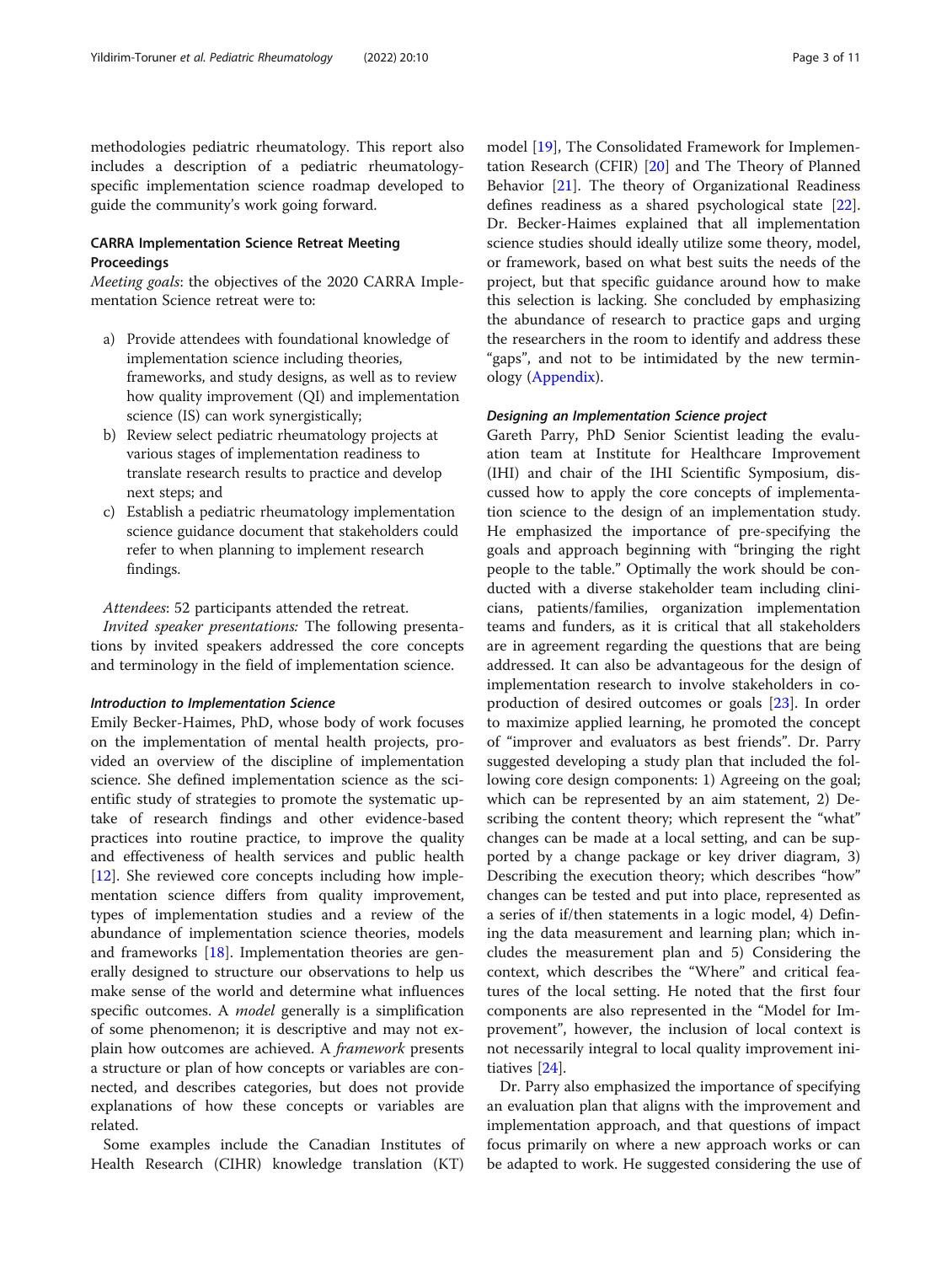"Implementation Outcome measures" including acceptability, appropriateness, adoption, feasibility, fidelity, penetration, sustainability, and cost [\[25](#page-9-0)]. The questions being asked and the choice of outcomes will vary by implementation phase.

#### Diffusion of Innovation and Scaling Up

James Dearing, PhD, an expert on the diffusion of innovations, reviewed the concepts of diffusion, adoption and implementation of new evidence- based practices, programs, technologies, and policies. He defined diffusion as a "social process by which an innovation is communicated through certain channels over time among the members of a social system." Adoption typically follows an S-shaped curve characterized by a very slow beginning, after which there is initial uptake of an innovation by "early adopters" during which adoption decisions accelerate, followed by a period of slower diffusion, as the more skeptical at last adopt." [[26\]](#page-9-0) He emphasized the importance of knowing the denominator, the total number of potential adopters, when measuring adoption so that researchers can know the extent of diffusion that has taken place. Typically, early adopters represent only approximately 13.5% of the population [\[27](#page-9-0)]. A subset of these individuals may not be vocal advocates of an innovation, but rather serve as "social models" for others to observe or learn about. These are the informal opinion leaders who can function to trigger diffusion by others following their lead.

Several strategies, informed by behavior change science, can improve diffusion, including 1) Providing choice. 2) Optimizing the attributes. 3) Harnessing social influence. and 4) Attending to timing and framing.

# Strategies for improving Implementation

Maria E. Fernandez, PhD, an expert on implementation mapping, discussed the concepts of organizational context, culture, and readiness to change, and their influence on implementation feasibility and success. A key point was the importance of making "the right thing to do, the easy thing to do". She reviewed the Implementation Mapping approach [[28\]](#page-9-0), a method for planning implementation strategies, which follows the following five steps: 1) Conduct a needs and assets assessment and identify adopters and implementers, 2) Identify adoption and implementation outcomes, performance objectives and determinants, 3) Select theoretical methods and implementation strategies, 4) Produce implementation protocols and materials, and 5) Evaluate implementation outcomes. This approach provides a systematic approach for developing or selecting and tailoring implementation strategies, by ensuring that the strategy is informed by barriers and facilitators at the level of the individual

players involved in implementation as well as a consideration of the implementation context [\[29](#page-9-0)].

# Learning from PR-COIN: a quality improvement learning network

Esi Morgan, MD, as the leader of Pediatric Rheumatology Care and Outcomes Improvement Network (PR-COIN) discussed the similarities and differences between quality improvement, clinical research and implementation science and how they can work synergistically within a Learning Healthcare System (LHS) approach [[30](#page-9-0)–[32](#page-9-0)]. She described how PR-COIN follows Wagner's Chronic Care Model [\[33](#page-9-0), [34\]](#page-9-0), and the Model for Improvement (MFI) [[24](#page-9-0)], an extension of QI methodologies designed to support implementation success [\[35](#page-9-0)], PR-COIN uses the IHI Breakthrough Series approach to support site and participant shared learning [\[36\]](#page-9-0) to advance quality improvement initiatives at a network level. With these approaches they have designed and conducted interventions in the areas of shared decision making [[37,](#page-9-0) [38](#page-9-0)], self-management support, assessing barriers to treatment adherence and tools to overcome them [[38](#page-9-0)], and a treat to target approach to care of JIA [[39\]](#page-9-0).

To address the topic of learning from quality improvement interventions, she cited the teaching of Lloyd Provost, PhD, and colleagues at Associates in Process Improvement [\[40](#page-9-0)]. Dr. Morgan reviewed five methods to design a system of learning in healthcare [[41](#page-9-0)] including 1) recognition and investigation of special cause  $[42]$  $[42]$ , 2) study of informative cases  $[43]$ , 3) observational studies of the relationship between factors and responses, 4) natural experiments, and 5) and design of quality improvement with planned experimentations [[41\]](#page-9-0).

Pediatric Rheumatology Project Presentations: Investigators from five pediatric rheumatology research projects at various stages of implementation readiness presented. The presentations provided attendees with ideas for future implementation studies and insight into challenges of conducting implementation studies in pediatric rheumatology.

- 1. Atherosclerosis Prevention in Pediatric Lupus Erythematosus (APPLE) Trial. This was a randomized control trial (RCT) which assessed the use of statins (atorvastatin) to prevent atherosclerosis (a common complication in patients with lupus) in children with childhood onset systemic lupus erythematosus (cSLE). This team has identified a new research finding, but needs to assess its appropriateness and readiness for implementation.
- 2. Building a Framework to Implement Structured Transition Processes. This is a pilot study aimed at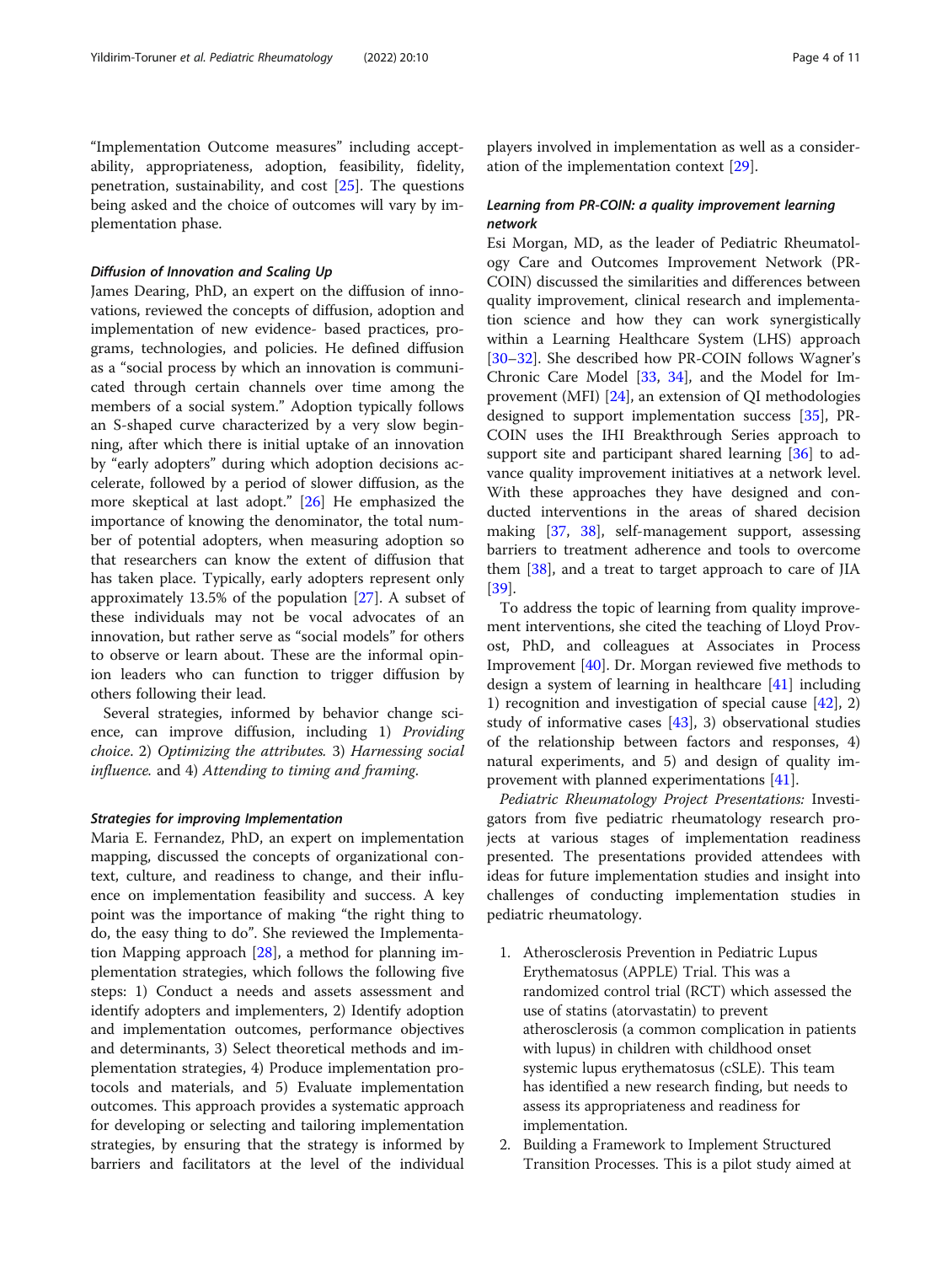determining feasibility and acceptability of implementing a structured transition policy across 10 sites using a learning collaborative model, while simultaneously assessing the impact of these transition interventions on teens and young adults with chronic rheumatic diseases. This project is in the testing phase.

- 3. Implementing the CARRA Uveitis Clinical Treatment Protocols (CTPs). This is a pilot study on examining the status of the uveitis CTP at 9 CARRA Registry sites and aims to better understand the practical aspects of patient enrollment and data collection. This project is in the testing phase.
- 4. Treat to Target for Juvenile Idiopathic Arthritis (JIA). This project involves the pilot data from a single center quality improvement study that utilized a standardized disease activity measurement, disease activity target review, and treatment algorithms. The progress with scaling up at PR-COIN sites and barriers related to use of the treatment algorithms were presented. This project highlights the interplay between quality improvement and implementation methods in the scaling phase.
- 5. Start Time Optimization of Biologic Therapy in Polyarticular JIA (STOP) Study. This study aimed to compare the effectiveness of the three CARRA CTP treatment strategies (step-up, early combination, biologic only) in achieving clinical inactive disease (CID) in juvenile idiopathic arthritis (JIA) at 12 months using a prospective, observational study design [[44](#page-9-0)]. They identified difficulties in aligning visits to the CTP treatment algorithms and missing visits and data as limitations. Further efforts are needed to understand barriers at the level of patient, family, provider, and insurance coverage. This study represents an implementation study in the scaling phase.

# Break-out sessions

The 90-min-long break-out sessions were structured to allow small group discussion and strategic planning for specific projects. Prior to the retreat, attendees were surveyed to identify the projects of greatest interest and those with the highest interest were selected for a breakout session. Participants were then assigned to the groups based on their preference while maintaining balance in each group. The group facilitator followed a structured discussion guide that was adapted from Maria Fernandez's implementation mapping schema which focused on identifying facilitators and barriers. Summaries of each breakout session are provided below:

# CARRA consensus treatment plan (CTP) Breakout

CARRA CTPs have been developed for over 10 disease states however their use has been variable across sites and over time. This group's goal was to develop a strategy for assessing the use of CARRA CTPs and to efficiently iterate them as new data emerges, treatment options fall out of favor, and new drugs come to market. They discussed conducting surveys to assess knowledge, perceptions and barriers, strategies for leveraging the CARRA Registry to assess use of CTPs, and innovative technological solutions such as the development of an app to make the CTPs more accessible and usable. Conversations focused on testing, scaling, sustaining, and spreading.

# Screening for Mental Health symptoms in pediatric rheumatology Breakout

This group's goal was to develop an implementation plan for widespread screening for mental health symptoms in pediatric rheumatology clinics and connecting patients to necessary resources. This group recommended the standardized "Ask, Advise, Connect" tool as "the thing" to implement, identified the important stakeholders for implementation, and brainstormed potential barriers and implementation strategies including the development and dissemination of workflows and incentives [\[45](#page-10-0)].

# Transition from Pediatric to Adult Care Breakout

This group's goal was to develop a plan for scaling up implementation of transition services. The group decided to focus on implementation of a transition policy, building on the pilot work described above. They brainstormed the key actors, discussed the question of how much effectiveness- evidence is needed, and brainstormed strategies to collect quantitative and qualitative data on implementation outcomes.

#### CARRA Implementation Science Roadmap Breakout

This group's goal was to develop a systematic approach for CARRA's Implementation Science activities. Main ideas included determining priorities, guidelines for determining readiness to implement, approaches for connecting science emerging from the CARRA workgroups to the implementation initiatives, and collaboration with other organizations including PR-COIN. This group's discussions informed the development of the recommendations below and served as the foundation for the recently launched CARRA-Arthritis Foundation Implementation Science Request for Applications (RFA) in collaboration with PR-COIN.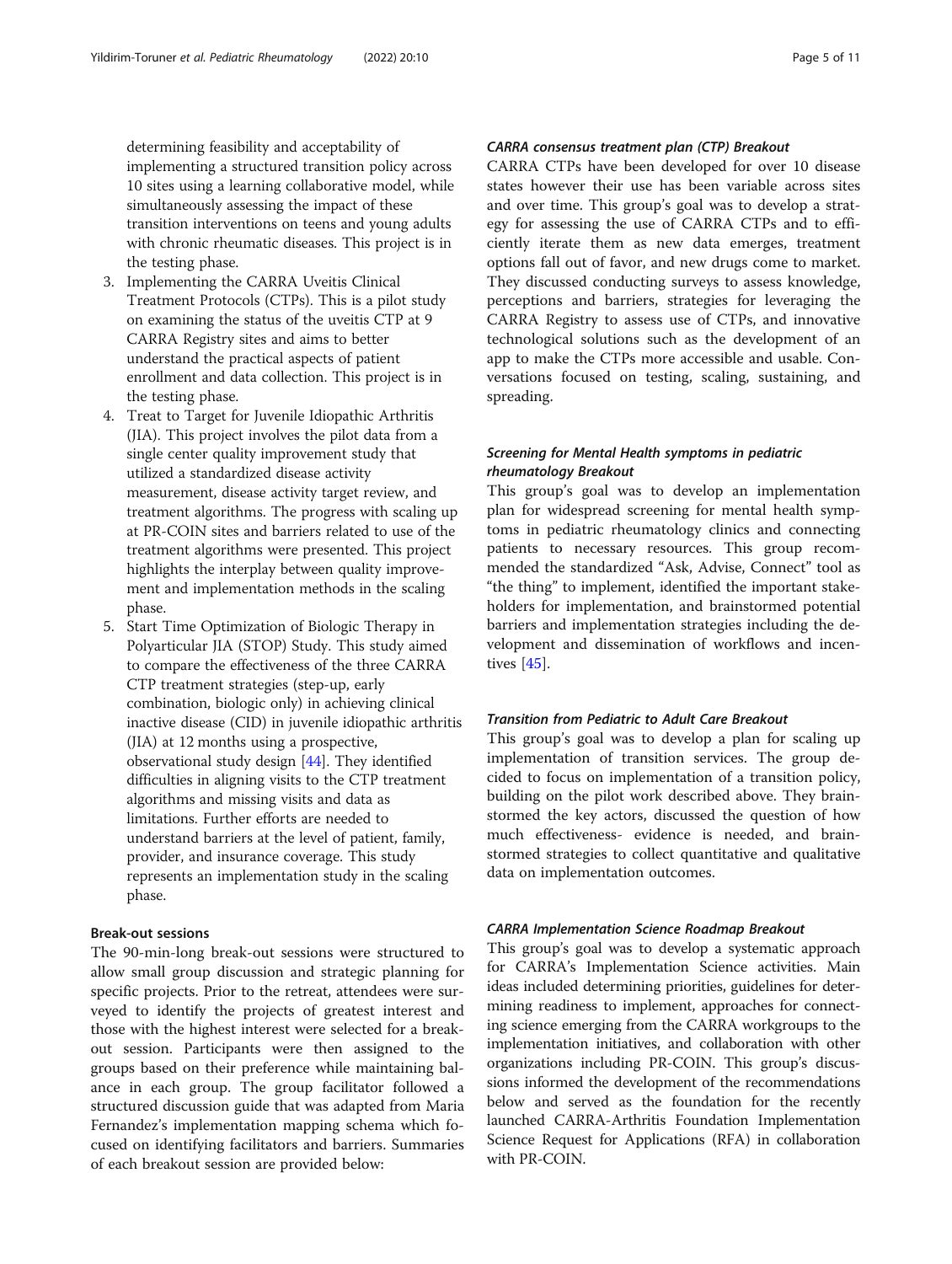# Recommendations for the Implementation of pediatric rheumatology research findings

Following the retreat, the CARRA Implementation Science workgroup leaders synthesized the date collected from expert speakers' presentations along with breakout group discussion notes, and identified recurrent themes to develop a six-step roadmap (Fig. 1) in order to provide a guide to researchers on the conduct of implementation science research in pediatric rheumatology. This roadmap was iteratively designed with feedback from Implementation Science workgroup members. The roadmap specifically includes tools and resources to support the investigator team. Three over-arching principles emerged as a result of the meeting, as critical to the process of bringing together the methodologies, perspectives, and values of diverse stakeholders across the fields of research and quality improvement. The three overarching principles that should be considered at each "Step" of the implementation process are as follows:

# Fostering curiosity and ensuring discovery

CARRA's mission is to conduct collaborative research to prevent, treat, and cure pediatric rheumatic diseases. At the core of any research initiative is the driving force of curiosity and the desire to discover new knowledge.

Ensuring that implementation of new interventions achieve widespread uptake across clinical settings, in order to benefit the largest number of patients, will require continuous learning. This involves establishing reliable methods of data collection and analysis and adhering to high quality scientific methods.

#### Integration of research and quality improvement (QI)

Basic and clinical researchers and QI experts approach healthcare improvement from different paradigms using different frameworks and methods. However, they share the ultimate goal of improving patient outcomes. Envisioning the entire translational research pathway as a whole process, from pre-clinical studies, to early human studies, to clinical trials, and on through implementation and health policy enactment improves the relevance and efficiency at each step. Consideration of implementation issues during the design of translational studies and clinical trials will improve implementation potential at the end. Knowledge and understanding of early phase scientific studies will improve the design of implementation and QI initiatives. Application of QI methods to all research studies has the potential to improve the conduct of research. And application of research methods to QI studies has the potential to improve their value by also

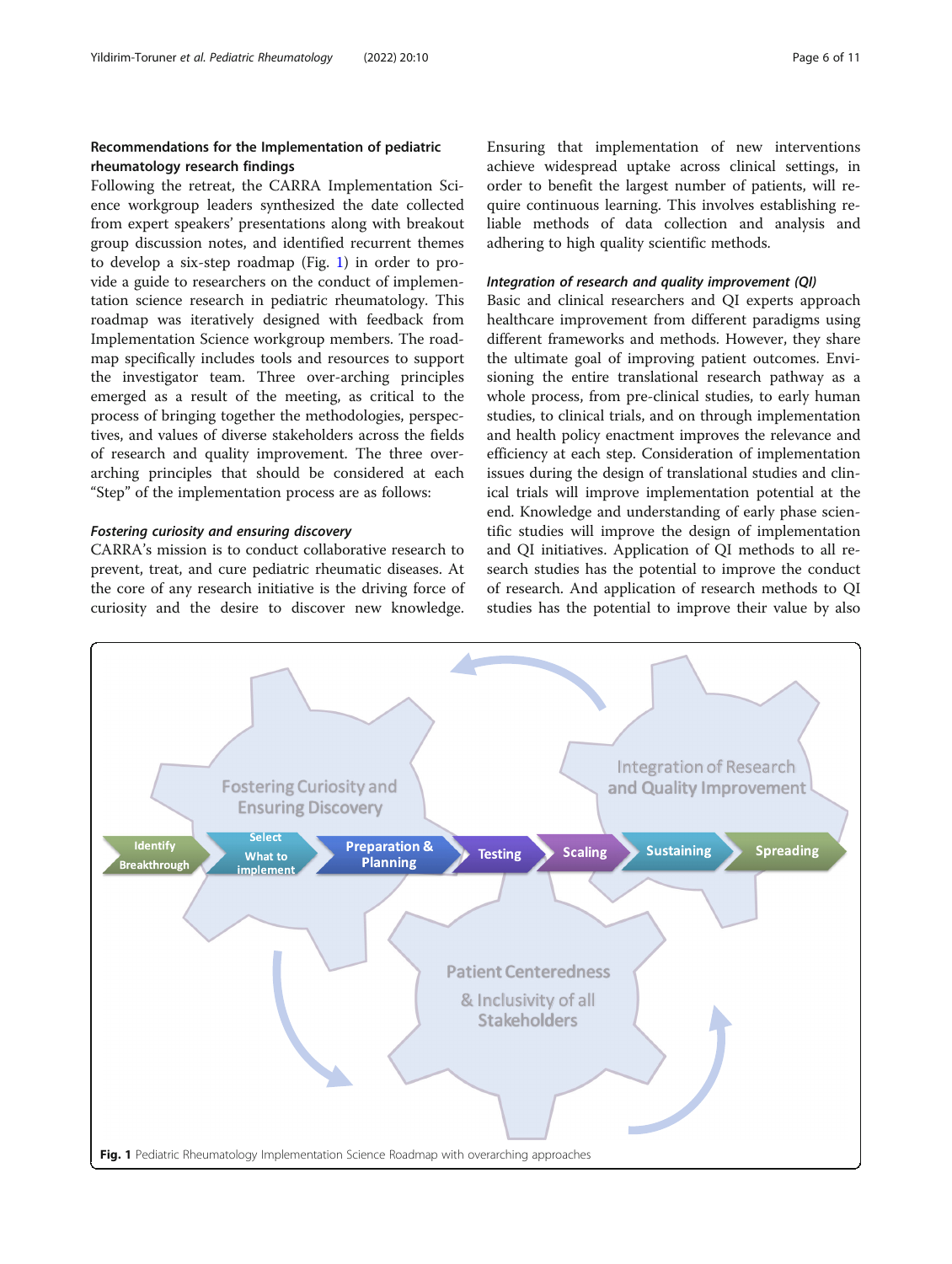generating new knowledge. A major strength of our field is that most pediatric rheumatology researchers and QI experts also care for patients, allowing them to experience the full range of translational research through to QI and health policy in their everyday life. As a research organization, CARRA is positioned to leverage its disease-specific research committee structure to continuously evaluate the emerging evidence base to identify innovative interventions for implementation in the clinical setting. Together, utilizing its diverse membership and expertise, CARRA also has the opportunity to bring together basic and clinical researchers, QI experts, patients/families, and advocacy organizations to work collaboratively along the translational research continuum thereby accelerating the conduct of research and improvement in care and health outcomes. Together CARRA and PR-COIN activities span the spectrum from research to QI. Working collaboratively with the Arthritis Foundation, an advocacy organization with broad community engagement, these three organizations formed the CARRA Implementation Science Workgroup, organized the Implementation Science retreat, and developed the conclusions presented in this report. Continued coordination of activities within an implementation science framework will provide future opportunities to translate research findings into clinical practice in pediatric rheumatology.

# Patient-centeredness

Inclusion of patients and parents in the planning and conduct of research allows them to contribute their unique perspectives and lived experience of illness, which improves the process and the practical impact of the research. Patients and families can be engaged at all stages of the research process, including development of research questions, study design, creation of patient-facing materials, data analysis and interpretation and dissemination of results. Patients and parents should also be included in the design, conduct and evaluation of implementation science studies. This will lead to higher relevance and betterquality studies for the benefit of those for whom they are intended, eventually improved implementation success by engaging end users in the process.

In addition to the three principles we mentioned so far, implementation science is also related to the following associated but distinct disciplines: 1) Change Management [\[46\]](#page-10-0) 2) Project Management [[47](#page-10-0)] practices that are already in place in the hospitals. Strategic business objectives that guide the alignment of projects with each organization's overall objective should be emphasized while developing the strategic roadmap.

### Pediatric rheumatology implementation science roadmap

The following six-step roadmap was developed to guide the conduct of implementation science research in pediatric rheumatology. It charts the implementation process, beginning with the identification of a new research finding that should be translated to clinical practice, and ending with the spread of validated practices across diverse settings:

# Step 1a: Identifying the evidence-based scientific breakthrough for Implementation

The entire scientific community should be continuously assessing scientific breakthroughs to.

identify interventions, treatments, and programs for implementation and spread. There is a responsibility to the patient community to ensure that a process is in place to support this activity. This could be achieved with a structured process embedded in existing activities, such as the American College of Rheumatology (ACR) and Paediatric Rheumatology European Society (PRES) annual meetings and other pediatric rheumatology committees including CARRA disease-specific committee reports. Alternatively, new strategies could be developed.

# Step 1b: Selecting what will be implemented

A critical appraisal should be conducted to assess the appropriateness and potential of the selected intervention for implementation, according to its evidence, needs of the program, fit with current initiatives and supports, resource availability, readiness to implement and capacity to implement [[48\]](#page-10-0). The Hexagon Tool [[49](#page-10-0)] can be used to facilitate making this appraisal. Ideal innovations to implement would rate highly in each of these domains and address gaps in care that have been documented across practices. Researchers should use these implementation science tools to ensure a standardized approach in evaluating a practice of interest.

#### Step 2. Preparation and planning activities

This phase includes convening the study team, identification of the study population and clinical setting or site, defining the key players and facilitators and barriers that influence their performance of the necessary implementation tasks, selection of an implementation framework, selection of the study design and development of an evaluation plan. When defining the key players consider the individuals (actors) who are important to the implementation, what exactly they need to do, and what influences their performance (i.e., determinants) [\[50](#page-10-0)]. It is important to identify both potential facilitators and barriers to change when attempting to implement research findings in practice [\[28](#page-9-0), [51](#page-10-0)]The BARRIERS scale is a nonspecific tool which identifies potential barriers in the implementation of research [[52](#page-10-0)]. This tool was developed to identify perception of barriers by clinicians, administrators, and academics when implementing research findings. A systematic review of the BARRIERS scale concluded that although this tool has been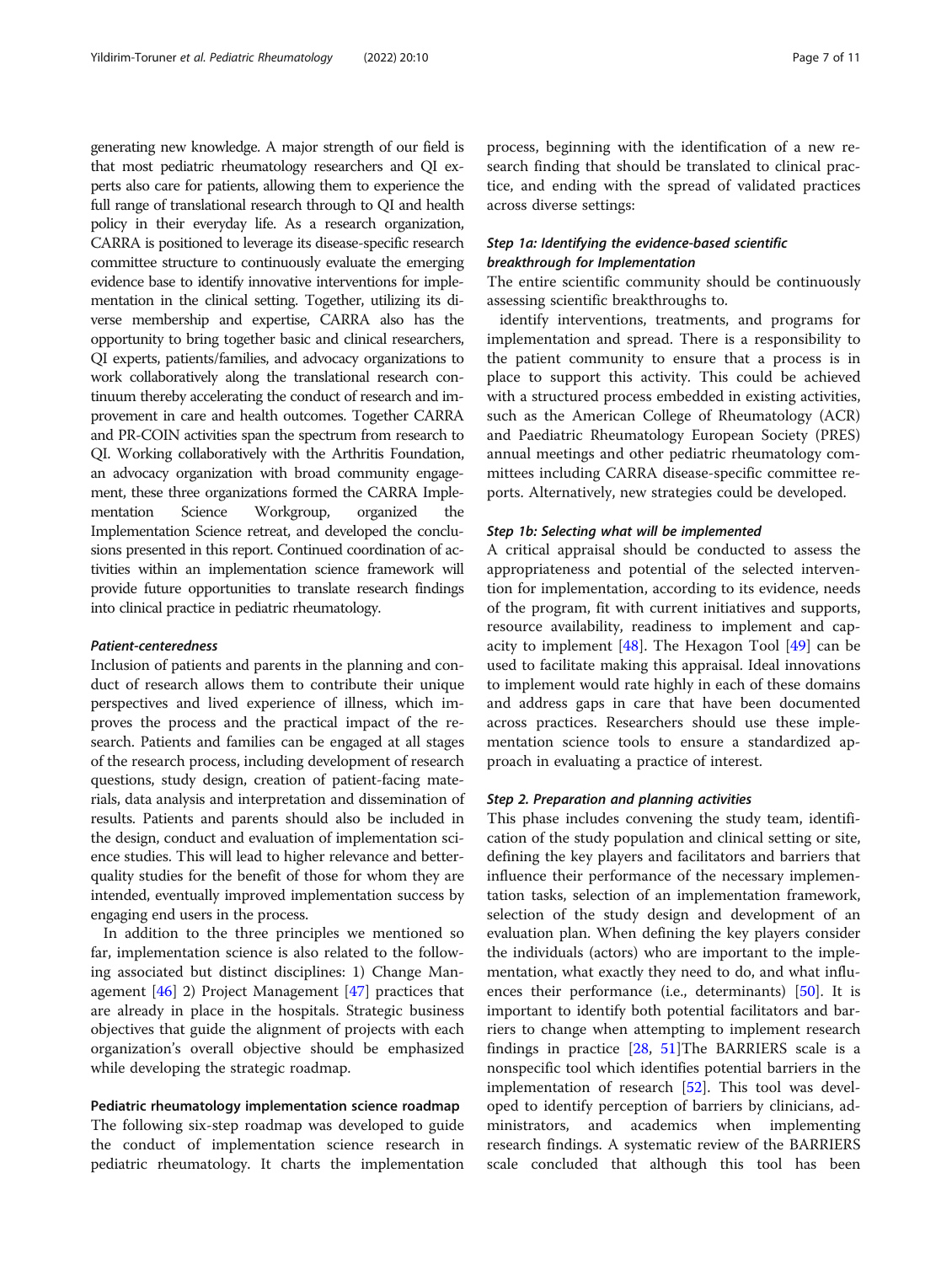demonstrated to have internal consistency, there is limited evidence demonstrating its validity. It is recommended that barriers assessment be conducted specifically for the context being implemented [[53](#page-10-0)]. It is also important to consider facilitators of implementation – what would make it easier- what structures, processes, knowledge attitudes, etc. make it more likely or easier.

Selection of implementation science frameworks should be guided by the need of the project (see discussion above). Numerous implementation sciences frameworks exist including The Promoting Action on Research Implementation in Health Services (PARiHS), CFIR, and the Practical, Robust Implementation Sustainability Model (PRISM) [\[54](#page-10-0)–[57\]](#page-10-0).

Selection of the research approach should include consideration of whether a hybrid effectiveness-implementation study is indicated (see the implementation science subway diagram). Hybrid approaches are appropriate when there is evidence for efficacy of the practice of interest, but only partial evidence for effectiveness. The hybrid effectivenessimplementation design allows researchers to gain additional information about effectiveness while studying implementation. Once the design is selected, an evaluation plan including the selection of implementation outcome measures (acceptability, adoption, appropriateness, feasibility, fidelity, cost, penetration, sustainability) should be developed. For each measure a definition and data collection strategy should be described.

#### Step 3: Testing

Testing is important prior to scaling to identify unanticipated procedural challenges. Testing can begin at a small-scale (2–3 sites) during which implementation strategies may be developed or adapted to improve performance. Design of the implementation strategy (or strategies) is a critical step that should be informed by what was learned from the assessment of facilitators and barriers (see discussion above). During this small-scale testing phase the research design such as sampling and methods, can be adapted to maximize external validity and increase acceptability to target clinicians and other stakeholders [[28\]](#page-9-0). Additionally, compelling examples of successful implementation that can be used to motivate others during the subsequent scale-up phase can be collected. An implementation protocol, materials and tools should be developed to support testing. Subsequently, testing can be extended to more sites (20 or more) to test external validity and understand feasibility across diverse settings.

### Step 4: Scaling

Scaling, which involves successful performance of the intervention at a larger number of sites, can be supported with several strategies, such as the use of

partnerships and pathways [[26,](#page-9-0) [57](#page-10-0)–[60](#page-10-0)]. Utilization of partnerships may involve the introduction of pilot studies done in parallel though performed in different environments. CARRA is uniquely positioned to leverage partnership with PR-COIN and community-based advocacy organizations to support implementation studies as well as clinical demonstrations that prospective adopters can visit and where they can pose questions to implementers. CARRA can also utilize the pathway approach by involving CARRA Registry sites. Whereas the testing phase includes increasing acceptability and may involve adaptations, studies at the scaling phase are oriented towards evaluation of the effectiveness of implementing the intervention and expanding coverage of the intervention in a strategic, systematic fashion.

#### Step 5: Sustaining

Sustaining change is not inevitable. Successful implementation of effective practices at a limited number of sites through short-term research-led efforts does not naturally lead to sustained adoption in the participating sites nor broader adoption at additional sites. Research to understand barriers and facilitators to routine scaleup will inform the development of effective scale-up strategies. Typically continued monitoring with feedback, and support is needed to ensure sustained and consistent performance at all sites.

#### Step 6: Spreading

Spreading refers to the adoption and implementation of improvements in pediatric rheumatology across the broader community, beyond the initial testing sites. Spread is supported by communication strategies to raise awareness, dissemination of information and sharing of technical content and tools. As a community, we have a responsibility to ensure that treatments and interventions shown to improve patient's lives are widely implemented in all patient communities.

# Conclusion

The research community has an obligation to ensure that as new knowledge is generated, it is rapidly and efficiently translated into clinical practice, so that patients may benefit. Implementation science typically begins with identification of an evidence-based practice that is under-utilized. Next, a systematic assessment is performed focusing on what is needed to increase utilization, coupled with a formal study assessing the impact of a specific implementation strategy. The methodology of implementation science allows for a systematic approach to identifying what implementation approaches are most effective, and what changes in behavior at the level of implementers, organizations and systems are needed. The conduct of implementation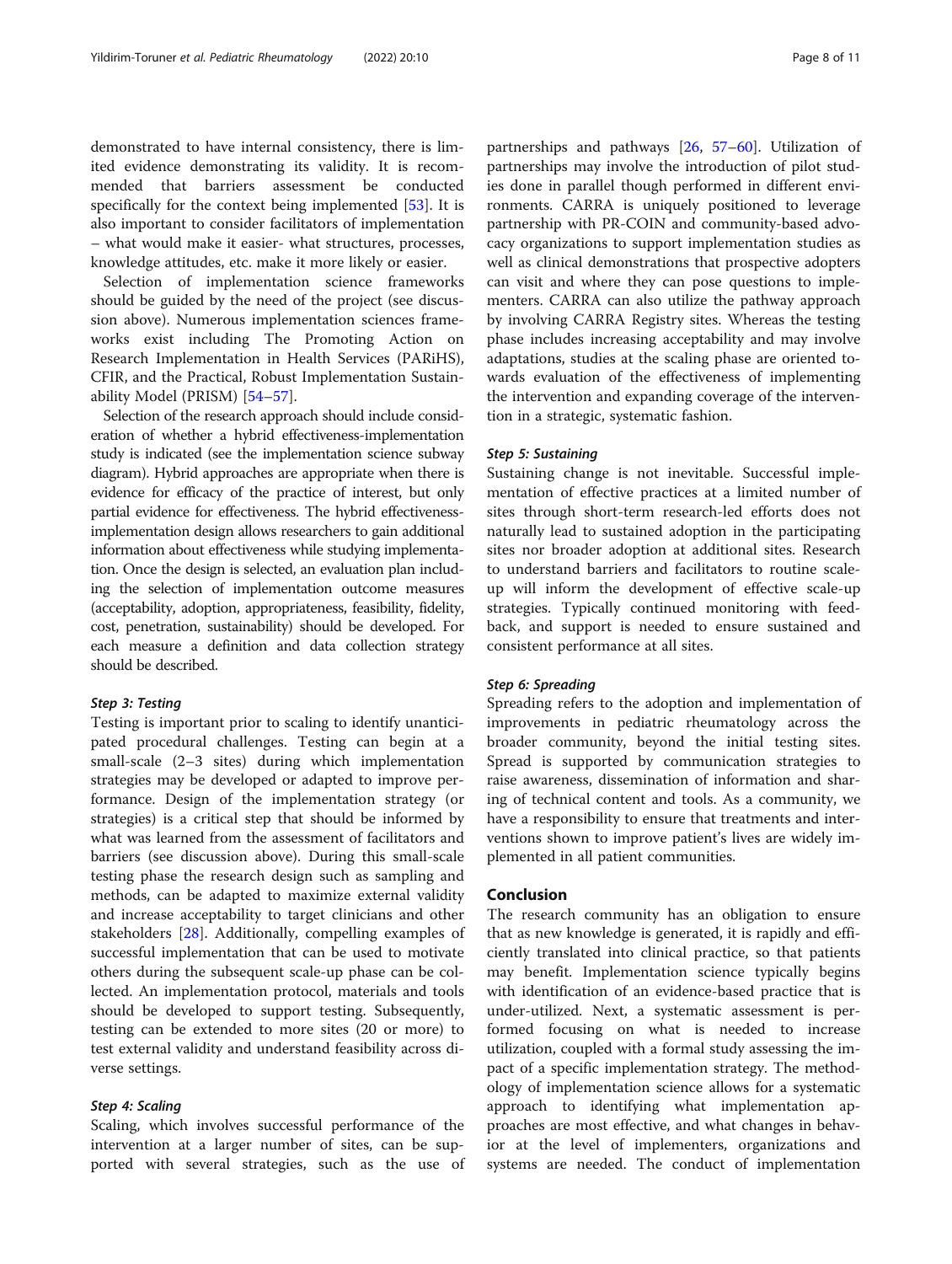<span id="page-8-0"></span>research studies in pediatric rheumatic diseases is challenged by the limited evidence base, disease heterogeneity and variability in clinician practice.

The 2020 CARRA Implementation Science Retreat provided an important venue for training the research community and a foundation for working collaboratively going forward. Three overarching principles were identified to guide this work: foster curiosity and ensure discovery, be patient-centered, and integrate research with quality improvement. Additionally, the importance of change management and project management principles underlined. A six-step roadmap was developed to guide the conduct of implementation science research in pediatric rheumatology. It will be important going forward for the community to focus on capacity-building and providing ongoing training opportunities in implementation science, to work towards better integration of basic and clinical research with QI activities, and to develop strategies for sustaining, scaling, and spreading effective health care practices both within and outside the pediatric rheumatology community.

#### Appendix

GLOSSARY of TERMS [https://carragroup.org/grants](https://carragroup.org/grants-funding/applicants/implementation-science-funding-program/glossary-of-terms)[funding/applicants/implementation-science-funding](https://carragroup.org/grants-funding/applicants/implementation-science-funding-program/glossary-of-terms)[program/glossary-of-terms](https://carragroup.org/grants-funding/applicants/implementation-science-funding-program/glossary-of-terms)

#### Abbreviations

ACR: American College of Rheumatology; CARRA: Childhood Arthritis and Rheumatology Research Alliance; CER: comparative effectiveness research; CFIR: Consolidated Framework for Implementation Research; CID: Clinical inactive disease; CIHR: Canadian Institutes of Health Research; cSLE: Childhood onset systemic lupus erythematosus; CTP: Consensus treatment plan; IHI: Institute for Healthcare Improvement; JIA: Juvenile idiopathic arthritis; KT: Knowledge translation; PARiHS: The Promoting Action on Research Implementation in Health Services; PCORI: Patient- Centered Outcomes Research Institute; PR-COIN: Pediatric Rheumatology Care and Outcomes Improvement Network; PRISM: Practical, Robust Implementation Sustainability Model; QI: Quality improvement; RCT: Randomized control trial; RFA: Request for applications; STOP: Start time optimization of biologic therapy in polyarticular JIA

#### Acknowledgements

The authors wish to acknowledge CARRA and the ongoing Arthritis Foundation financial support of CARRA.

#### Authors' contributions

CYT, RP, YIG, EvS were major contributors in writing the manuscript. EBH, JWD, MEF, EMM, GP, JMB, SPA, FBS, JCC, PC, LCJ, YK, AMK, EFL, MSL, NP, TR, RES, EAS, AJT, JT, RKV, SSV, JEW reviewed the manuscript for intellectual content. All authors read and approved the final manuscript.

# Funding

The meeting was sponsored by the Arthritis Foundation and CARRA. Grant support by PCORI: RI-PCC-2017 Patient Centered Outcomes Research Institute/PCORnet (Margolis) 2/01/2018–06/30/2021 (NCE).

Arthritis Foundation (Eakin) Co-Investigators: Emily von Scheven, CARRA; Esi Morgan, PR-COIN.

"PCORnet Learning Healthcare System Network Collaborative". This proposal seeks to use formal design processes to create a LHS that connects the Arthritis Foundation, and their patient engagement expertise, PR-COIN, and their QI expertise, and CARRA, and their research expertise to advance population level outcomes. Our vision is to build a system that

integrates learning from the patients' care experience, with quality improvement initiatives at point of care, as well as research operations to more efficiently gain new knowledge to improve the care and treatment of pediatric rheumatic disease.

#### Availability of data and materials

Data sharing is not applicable to this article as no datasets were generated or analyzed during the current study. Materials from the meeting are available from the corresponding author on reasonable request.

#### **Declarations**

Ethics approval and consent to participate Not applicable.

Consent for publication

# Not applicable.

#### Competing interests

The authors declare that they have no competing interests.

#### Author details

<sup>1</sup>Baylor College of Medicine, 1102 Bates Avenue Suite 330, Houston, TX 77030, USA. <sup>2</sup>Stanford University School of Medicine, Lucile Packard Children's Hospital, Stanford Children's Health, Palo Alto, CA, USA. <sup>3</sup>The Hospital for Sick Children, Toronto, Ontario, Canada. <sup>4</sup>University of Pennsylvania, Perelman School of Medicine, Philadelphia, PA, USA. <sup>5</sup>Michigan State University, Michigan, MI, USA. <sup>6</sup>University of Texas Health Science Center at Houston, Houston, TX, USA. <sup>7</sup>University of Washington, Seattle, WA, USA. <sup>8</sup> Boston Children's Hospital, (formerly at Institute for Healthcare Improvement (IHI)), Boston, MA, USA. <sup>9</sup>Children's Hospital of Philadelphia Philadelphia, PA, USA. <sup>10</sup>Nationwide Children's Hospital, Columbus, OH, USA. <sup>11</sup>University of California, San Diego, USA. <sup>12</sup>CARRA, Partnerships and Patient Engagement, Milwaukee, WI, USA. <sup>13</sup>Arthritis Foundation, Atla <sup>14</sup>The Dartmouth Institute for health policy and Clinical Practice, Lebanon, NH, USA. <sup>15</sup>The Joseph M. Sanzari Children's Hospital, Hackensack Meridian School of Medicine, Hackensack, NJ, USA. <sup>16</sup>University of California, San Francisco, San Francisco, CA, USA. <sup>17</sup>Hospital for Special Surgery, Weill Medical College of Cornell University, New York, NY, USA. <sup>18</sup>Children's National Hospital, George Washington University, Washington, DC, USA. <sup>19</sup>Duke University, Durham, NC, USA. <sup>20</sup>University of Alabama/ Children's of Alabama, Birmingham, AL, USA. <sup>21</sup>Wake Forest University, Winston-Salem, NC, USA. <sup>22</sup>Cincinnati Children's Hospital, OH, Cincinatti, USA. <sup>23</sup>University of Minnesota, Minnesota, MN, USA. 24Atrium Health Levine Children's Hospital, Charlotte, NC, USA.

#### Received: 6 September 2021 Accepted: 10 January 2022 Published online: 07 February 2022

#### References

- 1. How much does your country invest in R&D? 2020. Available from: [http://](http://uis.unesco.org/apps/visualisations/research-and-development-spending/) [uis.unesco.org/apps/visualisations/research-and-development-spending/.](http://uis.unesco.org/apps/visualisations/research-and-development-spending/)
- 2. Grant J, Buxton MJ. Economic returns to medical research funding. BMJ Open. 2018;8(9):e022131 Available from: [https://bmjopen.bmj.com/lookup/](http://dx.doi.org/10.1136/bmjopen-2018-022131) [doi/10.1136/bmjopen-2018-022131.](http://dx.doi.org/10.1136/bmjopen-2018-022131)
- 3. Ross JS, Tse T, Zarin DA, Xu H, Zhou L, Krumholz HM. Publication of NIH funded trials registered in ClinicalTrials.gov: cross sectional analysis. BMJ. 2012;344:d7292 Available from: [https://www.bmj.com/lookup/doi/10.1136/](http://dx.doi.org/10.1136/bmj.d7292) [bmj.d7292.](http://dx.doi.org/10.1136/bmj.d7292)
- 4. Ross JS, Mulvey GK, Hines EM, Nissen SE, Krumholz HM. Trial Publication after Registration in ClinicalTrials.Gov: A Cross-Sectional Analysis. PLoS Med. 2009;6(9):e1000144 Available from: [https://dx.plos.org/10.1371/journal.](http://dx.doi.org/10.1371/journal.pmed.1000144) [pmed.1000144.](http://dx.doi.org/10.1371/journal.pmed.1000144)
- 5. Dwan K, Altman DG, Arnaiz JA, Bloom J, Chan A-W, Cronin E, et al. Systematic Review of the Empirical Evidence of Study Publication Bias and Outcome Reporting Bias. PLoS ONE. 2008;3(8):e3081 Available from: [https://](http://dx.doi.org/10.1371/journal.pone.0003081) [dx.plos.org/10.1371/journal.pone.0003081.](http://dx.doi.org/10.1371/journal.pone.0003081)
- 6. Green LW, Ottoson JM, García C, Hiatt RA. Diffusion Theory and Knowledge Dissemination, Utilization, and Integration in Public Health. Annu Rev Public Health. 2009;30(1):151–74 Available from: [http://www.annualreviews.org/](http://dx.doi.org/10.1146/annurev.publhealth.031308.100049) [doi/10.1146/annurev.publhealth.031308.100049.](http://dx.doi.org/10.1146/annurev.publhealth.031308.100049)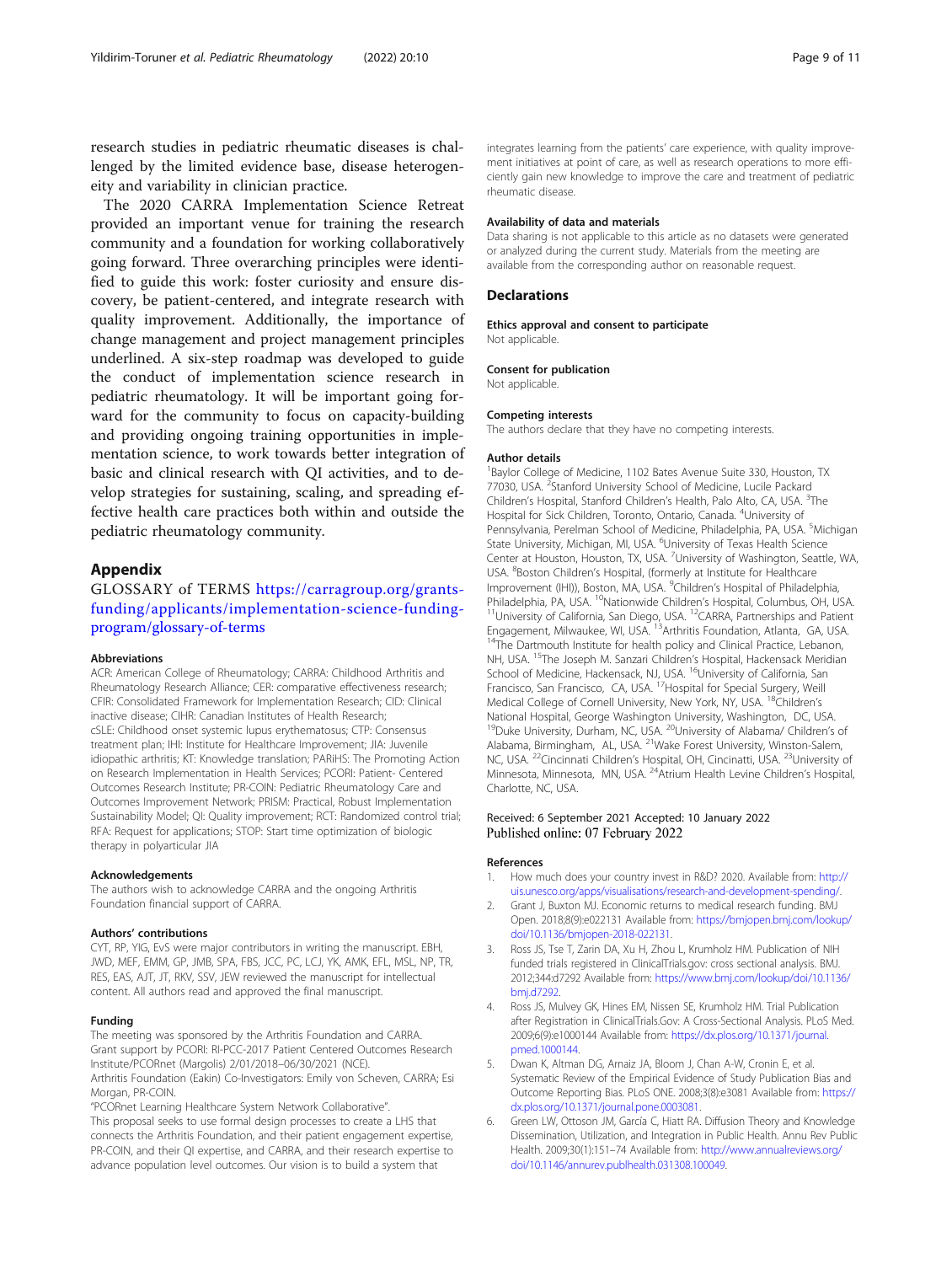- <span id="page-9-0"></span>7. Morris ZS, Wooding S, Grant J. The answer is 17 years, what is the question: Understanding time lags in translational research. J R Soc Med. 2011; 104(12):510–20 Available from: [http://journals.sagepub.com/doi/10.1258/](http://dx.doi.org/10.1258/jrsm.2011.110180) irsm.2011.110180.
- 8. McGlynn EA, Kerr EA, Adams J, Keesey J, Asch SM. Quality of Health Care for Women: A demonstration of the quality assessment tools system. Med Care. 2003;41(5):616–25. Available from: [http://journals.lww.com/00005650-2003](http://journals.lww.com/00005650-200305000-00009) [05000-00009.](http://journals.lww.com/00005650-200305000-00009) <https://doi.org/10.1097/01.MLR.0000062921.48282.0F>.
- 9. McGlynn EA, Asch SM, Adams J, Keesey J, Hicks J, DeCristofaro A, et al. The quality of health care delivered to adults in the United States. N Engl J Med. 2003;348(26):2635–45. <https://doi.org/10.1056/NEJMsa022615>.
- 10. Institute of Medicine (US) Committee on Quality of Health Care in America. Crossing the Quality Chasm: A New Health System for the 21st Century. Washington: National Academies Press (US); 2001. Available from: [http://](http://www.ncbi.nlm.nih.gov/books/NBK222274/) [www.ncbi.nlm.nih.gov/books/NBK222274/](http://www.ncbi.nlm.nih.gov/books/NBK222274/).
- 11. Berwick DM. Disseminating innovations in health care. JAMA. 2003;289(15): 1969–75. <https://doi.org/10.1001/jama.289.15.1969>.
- 12. Eccles MP, Mittman BS. Welcome to Implementation Science. Implementation Sci. 2006;1(1):1 Available from: [https://doi.org/10.1186/1748-](https://doi.org/10.1186/1748-5908-1-1) [5908-1-1](https://doi.org/10.1186/1748-5908-1-1).
- 13. Wittmeier KDM, Klassen TP, Sibley KM. Implementation Science in Pediatric Health Care: Advances and opportunities. JAMA Pediatr. 2015;169(4):307–9. Available from: [https://jamanetwork.com/journals/jamapediatrics/fulla](https://jamanetwork.com/journals/jamapediatrics/fullarticle/2130728) [rticle/2130728.](https://jamanetwork.com/journals/jamapediatrics/fullarticle/2130728) [https://doi.org/10.1001/jamapediatrics.2015.8.](https://doi.org/10.1001/jamapediatrics.2015.8)
- 14. Reeves K, O'Hare K, Shade L, Ludden T, McWilliams A, Manning M, et al. Evaluation of a shared decision-making intervention for pediatric patients with asthma in the emergency department. Implementation Sci Commun. 2020;1(1):22 Available from: <https://doi.org/10.1186/s43058-020-00010-y>.
- 15. Rapport F, Smith J, O'Brien TA, Tyrrell VJ, Mould EV, Long JC, et al. Development of an implementation and evaluation strategy for the Australian 'Zero Childhood Cancer' (Zero) Program: a study protocol. BMJ Open. 2020;10(6):e034522 Available from: [https://bmjopen.bmj.com/](https://bmjopen.bmj.com/content/10/6/e034522) [content/10/6/e034522](https://bmjopen.bmj.com/content/10/6/e034522).
- 16. Our Network. PR-COIN. 2020. Available from: [https://www.pr-coin.org/about](https://www.pr-coin.org/about-network)[network.](https://www.pr-coin.org/about-network)
- 17. Mellins ED, Rider LG. Clinical research networks: a step towards evidencebased practice in pediatric rheumatology. Nat Rev Rheumatol. 2007;3(2):59. Available from: <http://www.nature.com/articles/ncprheum0405>. [https://doi.](https://doi.org/10.1038/ncprheum0405) [org/10.1038/ncprheum0405](https://doi.org/10.1038/ncprheum0405).
- 18. Lane-Fall MB, Curran GM, Beidas RS. Scoping implementation science for the beginner: locating yourself on the "subway line" of translational research. BMC Med Res Methodol. 2019;19(1):133 Available from: [https://doi.](https://doi.org/10.1186/s12874-019-0783-z) [org/10.1186/s12874-019-0783-z.](https://doi.org/10.1186/s12874-019-0783-z)
- 19. McLean RKD, Graham ID, Bosompra K, Choudhry Y, Coen SE, MacLeod M, et al. Understanding the performance and impact of public knowledge translation funding interventions: Protocol for an evaluation of Canadian Institutes of Health Research knowledge translation funding programs. Implementation Sci. 2012;7(1):57 Available from: [https://doi.org/10.1186/174](https://doi.org/10.1186/1748-5908-7-57) [8-5908-7-57](https://doi.org/10.1186/1748-5908-7-57).
- 20. Damschroder LJ, Aron DC, Keith RE, Kirsh SR, Alexander JA, Lowery JC. Fostering implementation of health services research findings into practice: a consolidated framework for advancing implementation science. Implementation Sci. 2009;4(1):50 Available from: [http://implementa](http://dx.doi.org/10.1186/1748-5908-4-50) [tionscience.biomedcentral.com/articles/10.1186/1748-5908-4-50.](http://dx.doi.org/10.1186/1748-5908-4-50)
- 21. Ajzen I. From intentions to actions: a theory of planned behavior. In: Kuhl J, Beckman J, editors. Action-control: from cognition to behavior. Heidelberg: Springer; 1985. p. 11–39. [https://doi.org/10.1007/978-3-642-69746-3\\_2](https://doi.org/10.1007/978-3-642-69746-3_2).
- 22. Weiner BJ. A theory of organizational readiness for change. Implementation Sci. 2009;4(1):67 Available from: [https://doi.org/10.1186/1748-5908-4-67.](https://doi.org/10.1186/1748-5908-4-67)
- 23. Elwyn G, Nelson E, Hager A, Price A. Coproduction: when users define quality. BMJ Qual Saf. 2020;29(9):711–6. [https://doi.org/10.1136/bmjqs-2019-](https://doi.org/10.1136/bmjqs-2019-009830) [009830](https://doi.org/10.1136/bmjqs-2019-009830).
- 24. The Improvement Guide: A Practical Approach to Enhancing Organizational Performance. 2nd Edition. IHI - Institute for Healthcare Improvement. Available from: [http://www.ihi.org:80/resources/Pages/](http://www.ihi.org/resources/Pages/Publications/ImprovementGuidePracticalApproachEnhancingOrganizationalPerformance.aspx) [Publications/ImprovementGuidePracticalApproachEnhancingOrganiza](http://www.ihi.org/resources/Pages/Publications/ImprovementGuidePracticalApproachEnhancingOrganizationalPerformance.aspx) [tionalPerformance.aspx](http://www.ihi.org/resources/Pages/Publications/ImprovementGuidePracticalApproachEnhancingOrganizationalPerformance.aspx).
- 25. Proctor E, Silmere H, Raghavan R, Hovmand P, Aarons G, Bunger A, et al. Outcomes for Implementation research: conceptual distinctions, measurement challenges, and research agenda. Adm Policy Ment Health.

2011;38(2):65–76. Available from: [https://www.ncbi.nlm.nih.gov/pmc/articles/](https://www.ncbi.nlm.nih.gov/pmc/articles/PMC3068522/) [PMC3068522/](https://www.ncbi.nlm.nih.gov/pmc/articles/PMC3068522/). [https://doi.org/10.1007/s10488-010-0319-7.](https://doi.org/10.1007/s10488-010-0319-7)

- 26. Dearing JW, Cox JG. Diffusion of innovations Theory, principles, and practice. Health Aff (Millwood). 2018;37(2):183–90. [https://doi.org/10.1377/](https://doi.org/10.1377/hlthaff.2017.1104) [hlthaff.2017.1104](https://doi.org/10.1377/hlthaff.2017.1104).
- 27. Rogers EM. Diffusion of innovations. 5th ed. New York: Free Press; 2003.
- 28. Fernandez ME, ten Hoor GA, van Lieshout S, Rodriguez SA, Beidas RS, Parcel G, et al. Implementation Mapping: Using Intervention Mapping to Develop Implementation Strategies. Front Public Health. 2019;7:158 Available from: [https://www.frontiersin.org/articles/10.3389/fpubh.2019.00158/full.](http://dx.doi.org/10.3389/fpubh.2019.00158/full)
- 29. Powell BJ, Fernandez ME, Williams NJ, Aarons GA, Beidas RS, Lewis CC, et al. Enhancing the Impact of Implementation Strategies in Healthcare: A Research Agenda. Front Public Health. 2019;7:3 Available from: [https://www.](http://dx.doi.org/10.3389/fpubh.2019.00003/full#B4) [frontiersin.org/articles/10.3389/fpubh.2019.00003/full#B4.](http://dx.doi.org/10.3389/fpubh.2019.00003/full#B4)
- 30. Britto MT, Fuller SC, Kaplan HC, Kotagal U, Lannon C, Margolis PA, et al. Using a network organisational architecture to support the development of learning healthcare systems. BMJ Qual Saf. 2018;27(11):937–46. [https://doi.](https://doi.org/10.1136/bmjqs-2017-007219) [org/10.1136/bmjqs-2017-007219.](https://doi.org/10.1136/bmjqs-2017-007219)
- 31. The Ethics of Using QI Methods to Improve Health Care Quality & Safety. The Hastings Center. 2021. Available from: [https://www.thehastingscenter.](https://www.thehastingscenter.org/publications-resources/special-reports-2/the-ethics-of-using-qi-methods-to-improve-health-care-quality-safety/) [org/publications-resources/special-reports-2/the-ethics-of-using-qi-methods](https://www.thehastingscenter.org/publications-resources/special-reports-2/the-ethics-of-using-qi-methods-to-improve-health-care-quality-safety/)[to-improve-health-care-quality-safety/](https://www.thehastingscenter.org/publications-resources/special-reports-2/the-ethics-of-using-qi-methods-to-improve-health-care-quality-safety/).
- 32. Institute of Medicine (US) Roundtable on Evidence-Based Medicine. The Learning Healthcare System: Workshop Summary. In: Olsen L, Aisner D, JM MG, editors. . Washington (DC): National Academies Press (US); 2007. (The National Academies Collection: Reports funded by National Institutes of Health). Available from: <http://www.ncbi.nlm.nih.gov/books/NBK53494/>.
- 33. Wagner EH, Davis C, Schaefer J, Von Korff M, Austin B. A survey of leading chronic disease management programs: are they consistent with the literature? Manag Care Q. 1999;7(3):56–66.
- 34. Wagner EH, Austin BT, Davis C, Hindmarsh M, Schaefer J, Bonomi A. Improving chronic illness care: translating evidence into action. Health Aff (Millwood). 2001;20(6):64–78. [https://doi.org/10.1377/hlthaff.20.6.64.](https://doi.org/10.1377/hlthaff.20.6.64)
- 35. Gerring J. What Is a Case Study and What Is It Good for? Am Polit Sci Rev. 2004;98(2):341–54. Available from: [https://www.jstor.org/stable/4145316.](https://www.jstor.org/stable/4145316) [https://doi.org/10.1017/S0003055404001182.](https://doi.org/10.1017/S0003055404001182)
- 36. The Breakthrough Series: IHI's Collaborative Model for Achieving Breakthrough Improvement. IHI - Institute for Healthcare Improvement. 2021. Available from: [http://www.ihi.org/resources/Pages/IHIWhitePapers/](http://www.ihi.org/resources/Pages/IHIWhitePapers/TheBreakthroughSeriesIHIsCollaborativeModelforAchievingBreakthroughImprovement.aspx) [TheBreakthroughSeriesIHIsCollaborativeModelforAchievingBrea](http://www.ihi.org/resources/Pages/IHIWhitePapers/TheBreakthroughSeriesIHIsCollaborativeModelforAchievingBreakthroughImprovement.aspx) [kthroughImprovement.aspx](http://www.ihi.org/resources/Pages/IHIWhitePapers/TheBreakthroughSeriesIHIsCollaborativeModelforAchievingBreakthroughImprovement.aspx).
- 37. Lipstein EA, Brinkman WB, Sage J, Lannon CM, DeWitt EM. Understanding treatment decision making in juvenile idiopathic arthritis: a qualitative assessment. Pediatr Rheumatol Online J. 2013;11:34 Available from: [https://](https://www.ncbi.nlm.nih.gov/pmc/articles/PMC3849714/) [www.ncbi.nlm.nih.gov/pmc/articles/PMC3849714/.](https://www.ncbi.nlm.nih.gov/pmc/articles/PMC3849714/)
- 38. Brinkman WB, Lipstein EA, Taylor J, Schoettker PJ, Naylor K, Jones K, et al. Design and implementation of a decision aid for juvenile idiopathic arthritis medication choices. Pediatr Rheumatol Online J. 2017;15:48 Available from: [https://www.ncbi.nlm.nih.gov/pmc/articles/PMC5460481/.](https://www.ncbi.nlm.nih.gov/pmc/articles/PMC5460481/)
- 39. Favier LA, Taylor J, Rich KL, Jones KB, Vora SS, Harris JG, et al. Barriers to Adherence in Juvenile Idiopathic Arthritis: A multicenter collaborative experience and preliminary results. J Rheumatol. 2018;45(5):690–6. Available from: <https://www.ncbi.nlm.nih.gov/pmc/articles/PMC5932234/>. [https://doi.](https://doi.org/10.3899/jrheum.171087) [org/10.3899/jrheum.171087.](https://doi.org/10.3899/jrheum.171087)
- 40. Designing and Testing Treat to Target as a New Care Model in JIA Across a Network of Pediatric Rheumatology Centers. ACR Meeting Abstracts. 2021. Available from: [https://acrabstracts.org/abstract/designing-and-testing-treat](https://acrabstracts.org/abstract/designing-and-testing-treat-to-target-as-a-new-care-model-in-jia-across-a-network-of-pediatric-rheumatology-centers/)[to-target-as-a-new-care-model-in-jia-across-a-network-of-pediatric-rheuma](https://acrabstracts.org/abstract/designing-and-testing-treat-to-target-as-a-new-care-model-in-jia-across-a-network-of-pediatric-rheumatology-centers/) [tology-centers/.](https://acrabstracts.org/abstract/designing-and-testing-treat-to-target-as-a-new-care-model-in-jia-across-a-network-of-pediatric-rheumatology-centers/)
- 41. API Associates in Process Improvement Lloyd Provost. 2021. Available from: [http://www.apiweb.org/index.php/associates/lloyd-provost.](http://www.apiweb.org/index.php/associates/lloyd-provost)
- 42. Moen RD, Nolan TW, Provost LP. Quality improvement through planned experimentation. 3rd ed. New York: McGraw-Hill; 2012. p. 346–7.
- 43. Provost LP, Murray SK. The health care data guide: learning from data for improvement. 1st ed. San Francisco: Jossey-Bass; 2011. p. 116.
- 44. Ramaswamy R, Johnson J, Hirshhorn L. The intersection between quality improvement and Implementation science. In: Johnson JK, Sollecito WA, editors. McLaughlin and Kaluzny's continuous quality improvement in health care. 5th ed. Jones & Bartlett Learning: Burlington; 2020. p. 354.